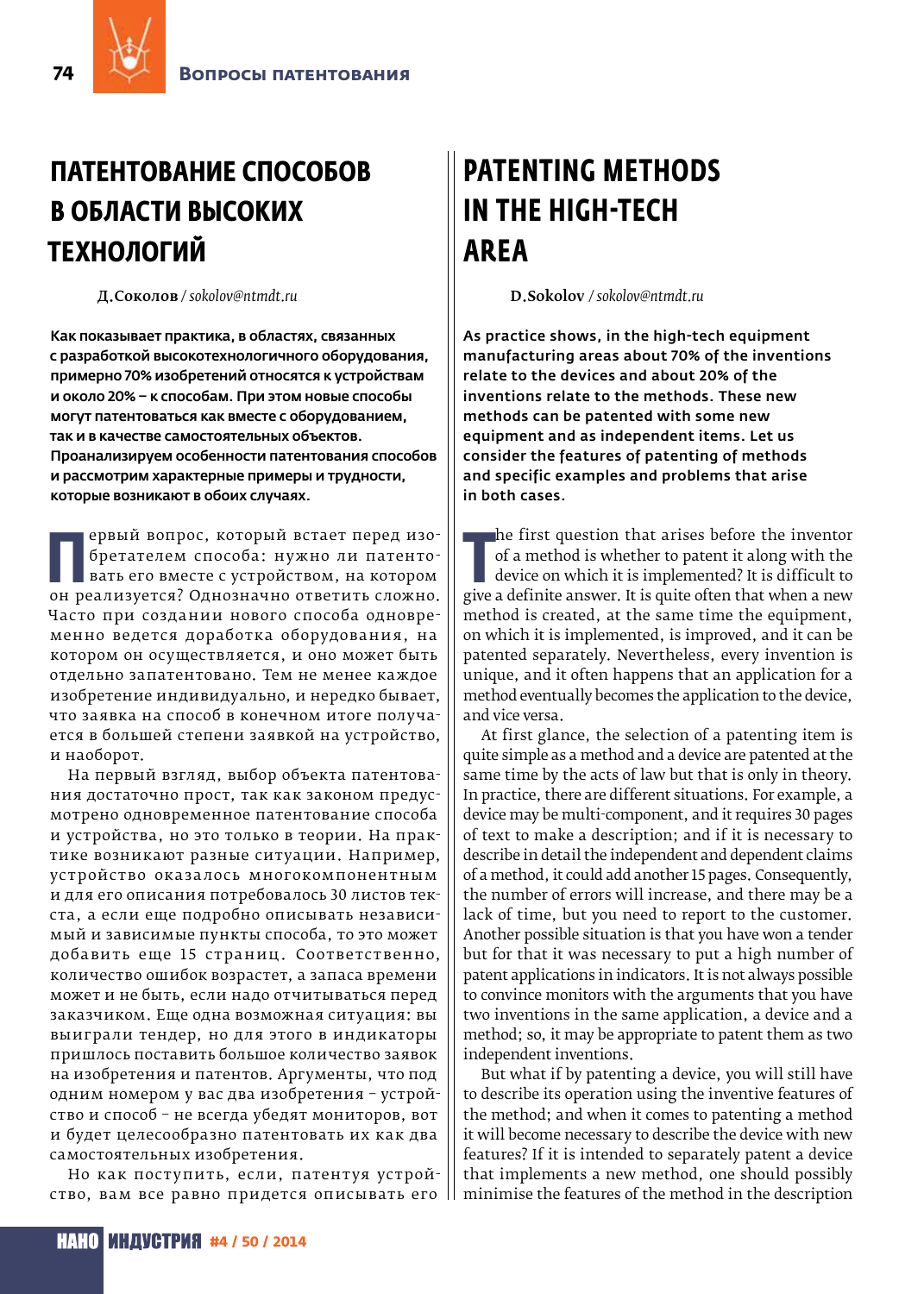

работу, используя изобретательские признаки способа, а при патентовании способа возникнет необходимость описывать устройство с новыми признаками? Если в планах предусмотрено отдельно запатентовать устройство, реализующее новый способ, в описании его работы следует по возможности минимизировать признаки способа. Часто это удается, ведь экспертиза будет проверять на новизну в первую очередь признаки устройства и их изобретательский уровень. Несколько сложнее патентовать способ, когда приходится описывать устройство для его осуществления, которое может само оказаться патентоспособным. Если необходимо скрыть признаки этого устройства, в описании реализации способа можно привести известное (другое) устройство либо минимизировать те его признаки, которые могут потом понадобиться при патентовании. На практике это сделать сложнее, чем в случае, когда нужно скрыть признаки способа, но вполне возможно.

Рассмотрим пример, в котором при описании способа формирования сенсорного элемента пришлось привести описание установки, на которой осуществляется этот способ [1]. В представленной на рис.1 установке необходимо обеспечить прецизионные перемещения кантилевера (гибкой консоли) 13 с зондом 14 относительно первой электронной пушки 2. Для этого использовались оригинальные направляющие 5 с приводом 7 по координате Х, а также приводы 8 и 9 по координатам Y и Z. Система эксплуатировалась в вакуумной камере 1, имела высокую точность перемещения, и в дальнейшем планировалось защитить ее отдельным патентом. Соответственно, более подробно, чем она изображена на рис.1, приводить ее было нельзя. Поэтому, чтобы экспертиза не поставила под сомнение возможность реализации данного способа, его промышленную применимость, была приведена ссылка на известную установку JEOL 840, на которой можно реализовать предложенный способ в полном его объеме. Естественно, эту установку никто покупать не предлагал, но к экспертизе изобретения это уже не имело никакого отношения – важно, что способ можно было реализовать в принципе. Без описания устройства в данном случае было не обойтись, иначе способ было бы просто невозможно объяснить.

В изобретении способ формирования сенсорных элементов дополнен фотостимуляцией of its operation. It can be possible in many cases because the examiners will check for novelty primarily features of the device and the inventive step. It is a bit more difficult to patent a method when it comes to describing the device for its implementation, which may itself be patentable. If you like to hide the features of the device, in the description of the method you can indicate a (another) well-known device or minimise those of its characteristics which may then be required during patenting. In practice it is more difficult than in the case when it is necessary to hide the features of a method but it is possible.

Let us consider an example in which in the description of the method of creating a sensor element it was necessary to provide a description of the unit in which the method was implemented [1]. As shown in fig.1 in the unit it was necessary to ensure precision movement of the cantilever (flexible console) 13 with the probe 14 relative to the first electron gun 2. For that purpose, the original guides 5 with the drive 7 were used on the X-axis, and drives 8 and 9 on the Y-axis and Z-axis. The system was operated in the vacuum chamber 1; it had a high accuracy of movement, and it was further intended to protect it with an individual patent. Accordingly, it was not possible to present it in more detail than it is depicted in fig.1. Therefore, in order not to cast doubt on the feasibility of this method and its industrial applicability among examiners, a reference was given to the well-known device JEOL 840 on which it was possible to implement the proposed method in its full extent. Naturally, nobody offered to buy this device but this had nothing to do with the examination of the invention, because it is important that the method can be implemented in principle. It would be impossible to do without a description of the device; otherwise it would be simply impossible to given any explanation.

In the invention the method of generating the sensor elements is supplemented with the process photostimulation, ultrasound treatment, regulation of the surface charge on the cantilever 13 by a second electron gun 2 and optical measurement of the mass of the sensor element (probe 14) by fixing the frequency of resonant oscillations of the cantilever 13, for which purpose the laser 15 and photodetector 19 were used. This allowed making an umbrella patent. The technical means for performing the operations described (in the figure and description) were minimised for the purpose of further independent patenting. It was necessary to take the risk and not to proceed with the known implementation means as they could not be found in the available sources. But if the examiners questioned the feasibility of individual features of the method, they could simply be removed from the formula of invention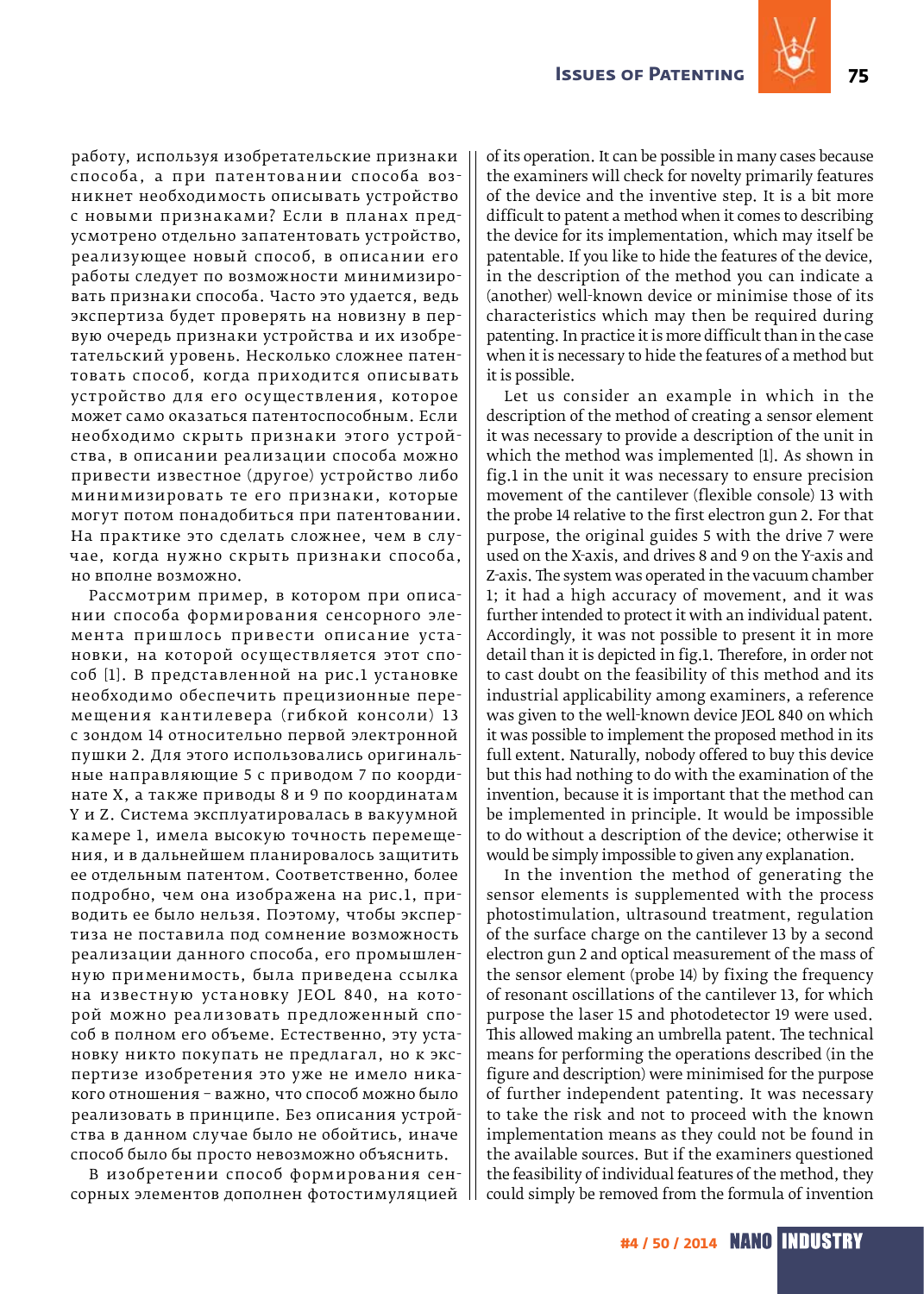

*Рис.1. Устройство для формирования сенсорного элемента сканирующего зондового микроскопа: 1 – к а м е р а; 2 – п е р в ая э л е к тр о нная пушк а; 5 – направляющие; 7 – привод по координате Х; 8 – привод по координате Y; 9 – привод по координате Z; 13 – кантилевер; 14 – зонд; 15 – лазер; 16 – вторая электронная пушка; 19 – фотоприемник Fig.1. An apparatus for forming a sensor element of the scan-*

*ning probe microscope: 1 – chamber; 2 – the first electron gun; 5 – guides; 7 – drive on the X-axis; 8 – drive on the Y-axis; 9 – drive on the Z-axis; 13 – the cantilever; 14 – probe; 15 – laser; 16 – the second electron gun; 19 – photodetector*

процесса, ультразвуковым воздействием, регулированием величины поверхностного заряда на кантилевере 13 посредством второй электронной пушки 2 и оптическим измерением массы сенсорного элемента (зонда 14) путем фиксации частоты резонансных колебаний кантилевера 13, для чего использовался лазер 15 и фотоприемник 19. Это позволило сделать патент зонтичным. При этом технические средства для выполнения описанных операций (на чертеже и в описании) были минимизированы с целью их последующего самостоятельного патентования. Здесь пришлось пойти на риск и не приводить известные средства реализации, так как их в доступных источниках просто не удалось найти. Но если бы экспертиза усомнилась в возможности реализации отдельных признаков способа, то их можно было бы просто убрать из формулы изобретения без значительного ущерба, ведь они были зависимые.

Следует заметить, что позднее изобретательские признаки устройства, сокрытые в патенте



*Рис.2. Устройство для определения концентрации*  и качества распределения высокодисперсных *наполнителей в полимерных композициях: 1 – камера; 3 – конденсор; 4 – форвакуумный насос; 7 – источник рабочего газа; 10 – образец; 11 – блок контроля параметров плазмы*

*Fig.2. Apparatus for determining the concentration and quality of the distribution of finely dispersed fillers in polymer compositions: 1 – chamber; 3 – condenser; 4 – backing vacuum pump; 7 – a source of operating gas; 10 – sample; 11 – device for measurement of the plasma parameters*

without any significant damage because they were dependent.

It should be noted that the inventive features of the device hidden in the patent for the method [1] were repeatedly used in the descriptions of the coordinate tables and vacuum systems in different designs at a later stage; and several patents were obtained for them. It was necessary to use more time the device shown in fig.1 with the same degree of detail disclosure but this time to describe the possibility of manufacturing multi-probe sensors [2]. Thus one patent described the implementation of the method, and the other one explained the process of manufacturing the new device.

As an example, let us consider the following method for determining the concentration and quality of the distribution of finely dispersed fillers in polymer compositions [3]. For finish measurement of the size and location of the filler particles a standard scanning probe microscope already patented was used, so concealing its features was not relevant. But for plasma preparation of the surface of the sample 10 (fig.2) in order to identify these particles the original chamber 1 with a backing vacuum pump 4, a condenser 3, a source of operating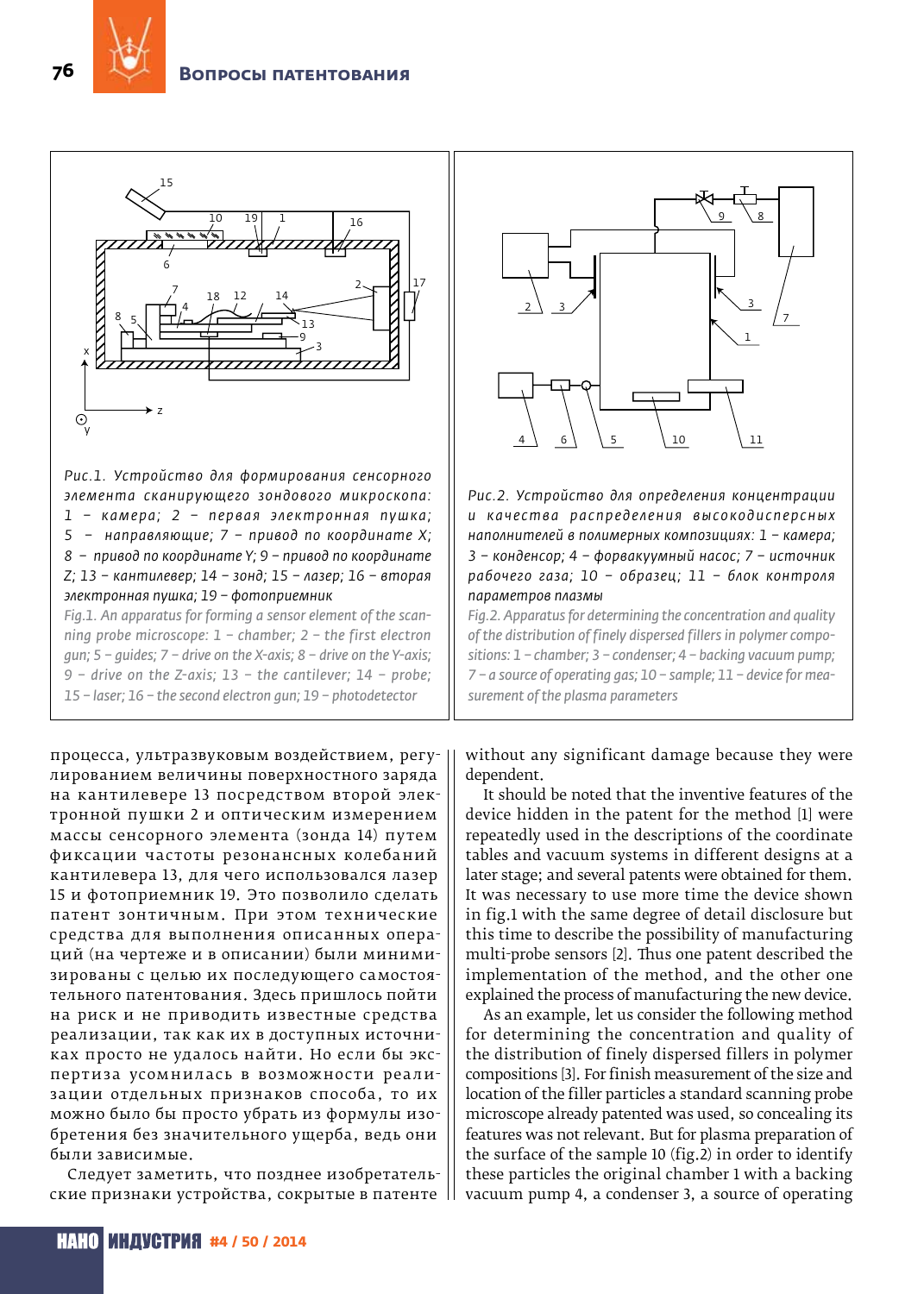

на способ [1], были неоднократно использованы в описаниях координатных столов и вакуумных установок разных конструкций и на них было получено несколько патентов. Устройство, изображенное на рис.1, с той же степенью подробности раскрытия пришлось еще раз использовать, но уже для описания возможности изготовления многозондовых датчиков [2]. Таким образом, в одном патенте оно объяснило реализацию способа, а в другом – реализацию процесса изготовления нового устройства.

В качестве следующего примера рассмотрим способ определения концентрации и качества распределения высокодисперсных наполнителей в полимерных композициях [3]. Для финишного измерения размеров и местоположения частичек наполнителя использовался стандартный, уже запатентованный сканирующий зондовый микроскоп, поэтому вопрос о сокрытии его признаков не стоял. А вот для плазменной подготовки поверхности образца 10 (рис.2) с целью выявления этих частичек использовалась оригинальная камера 1 с форвакуумным насосом 4, конденсором 3, источником рабочего газа 7 и блоком контроля параметра плазмы 11. Камера 1 в описании представлена предельно условно для возможности ее самостоятельного патентования, при этом были приведены три ссылки на похожие устройства, чтобы заявка гарантированно соответствовала критерию промышленной применимости.

Следующий пример – патент на способ регистрации отклонения консоли зонда сканирующего микроскопа с оптическим объективом [4]. В этом случае сначала готовилась заявка на устройство (рис.3), в котором источник света 1 формирует каустику 12 в зоне между объективом 4 и образцом 10. Фотоприемник 14 фиксирует отклонение консоли 6 с зондом 8. Однако в процессе написания формулы изобретения в ней стало появляться все больше признаков способа, касающихся соотношения размеров и местоположения каустики 12, углов падения лучей на консоль 6, поляризации этих лучей. В конечном итоге пришлось оформлять заявку на способ, а заявлять устройство как самостоятельное изобретение оказалось нецелесообразно, так как оно содержало мало патентоспособных признаков и, скорее всего, такая заявка была бы отклонена.

В патенте [5] на способ изготовления зондов на основе кварцевых резонаторов описано



gas 7 and the device for measurement of the plasma parameters 11 were used. Chamber 1 in the description is provided quite arbitrarily to ensure its self-patenting; at the same time were given three links to similar devices to guarantee that the application meets the industrial applicability criteria.

Another example is a patent for a method for registration of deflection of the cantilever of the scanning microscope with an optical lens [4]. In that case, at first an application for the device was prepared (fig.3) wherein the light source 1 generates a caustic field 12 between the lens 4 and the specimen 10. Photodetector 14 detects deflection of the console 6 to the probe 8. However, during the writing of the invention formula it started to show more and more features of the process related to the ratio of the size and location of the caustic 12, the angles of incidence of beams on the console 6, the polarisation of those beams. Eventually it was necessary to execute an application to the method, and it proved impractical to claim the device as an independent invention because it contained little patentable features and such an application would most likely be rejected.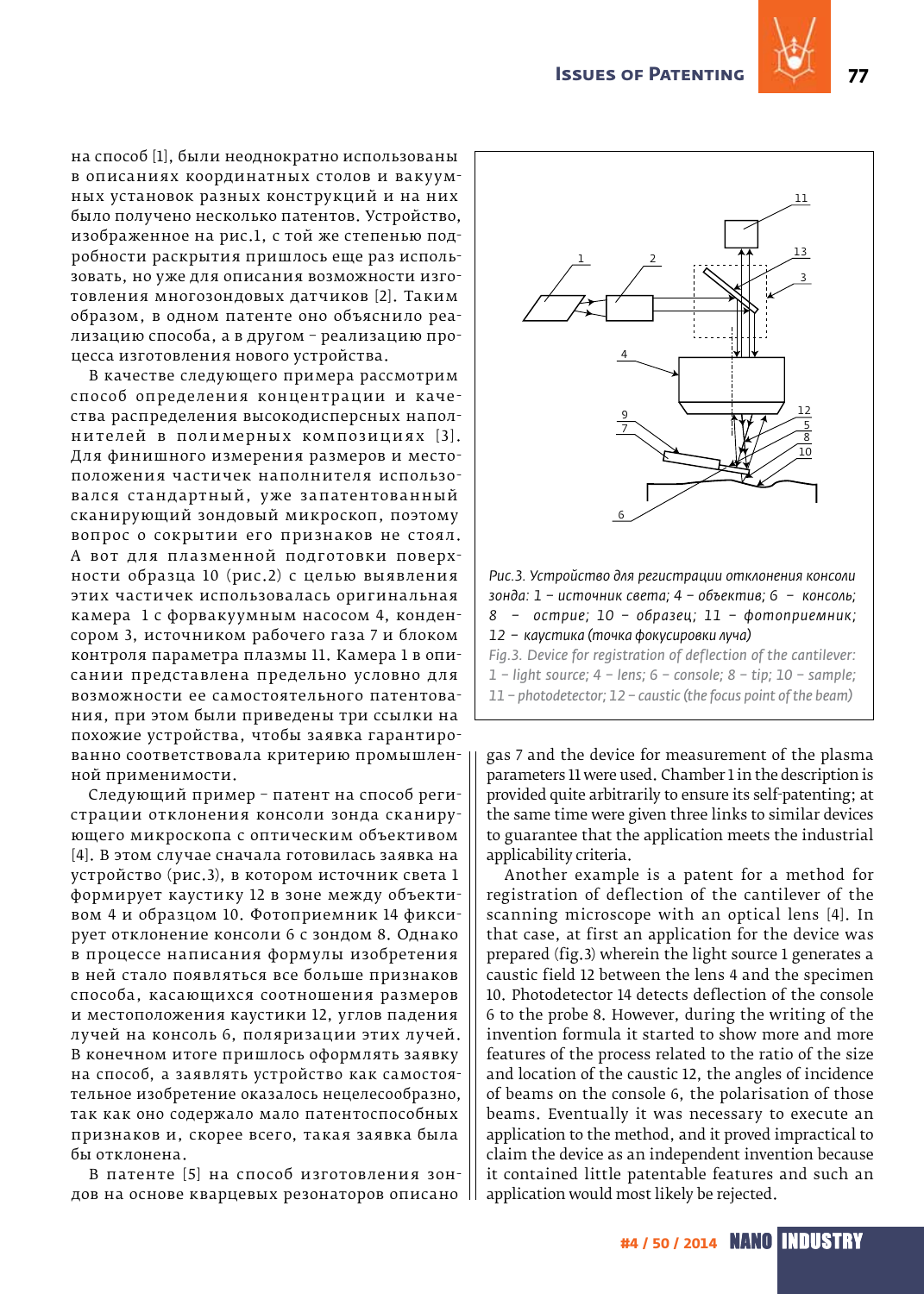

новое устройство (рис.4) для ориентированной приклейки игл 5 к кварцевым резонаторам 3. Для этого держатели 2 и 4, перемещаемые по платформе 1 посредством винтов 8 и 9, обеспечивают ориентацию игл 5 и резонаторов 3 друг относительно друга и сохранение положения игл 5 до полимеризации клея. Но, учитывая невысокий изобретательский уровень устройства, его было решено не патентовать, так как положительный исход экспертизы был маловероятен.

В патенте [6] на многофункциональный пьезосканер и способ сканирования в зондовой микроскопии (рис.5) устройство и способ не удалось разделить на различные заявки, настолько они оказались связаны. Изгиб пьезотрубки 2 в плоскостях XZ и YZ осуществляется благодаря сквозным пазам 3-6 и происходит при подаче на электроды 14-16 и 21 управляющих сигналов различной формы, что определяет новизну способа. Также с точки зрения новизны важна возможность вращения и наклона фланца 13 относительно основания 1 при разной последовательности этих сигналов.

Следующие примеры связаны с эксплуатацией оборудования для измерения, оценки и производства новых объектов.

В способах оценки качества вакцин [7] и детекции токсичных белков на основе сканирующей зондовой микроскопии [8] использовалось известное оборудование - сканирующие зондовые микроскопы, но новизна процессов как раз и обеспечивалась использованием этих приборов, то есть очевидны новые признаки способа. При этом микробиологические операции были встроены в известные измерительные процессы, выполняемые зондовым микроскопом. Например, в способе детекции токсичных белков на подложке формировались четыре тестовых поля, которые последовательно анализировались зондовыми методами. Известные методы химического и физического воздействия на токсичные белки использовались для улучшения условий измерения. В результате достигалось повышение достоверности измерений и способ оказался патентоспособен.

Способ получения атомно-тонких монокристаллических пленок [9] отличается от известных решений сочетанием высокотехнологичных операций, осуществляемых в известном оборудовании со строгой последовательностью характерных подготовительных операций, что



Рис.4. Устройство для изготовления зондов на основе кварцевых резонаторов: 1 - платформа; 2 - первый держатель; 3 - кварцевый резонатор; 4 - второй держатель; 5 - игла; 8 - первый винт; 9 - второй винт Fig.4. Apparatus for manufacturing the probes based on quartz resonators:  $1$  - platform;  $2$  - the first holder;  $3$  - quartz resonator;  $4$  – the second holder;  $5$  – needle;  $8$  – the first screw;  $9$  – the second screw

The patent [5] for a method of manufacturing the probes based on quartz resonators a new device (fig.4) is described for oriented attaching a needle 5 to quartz resonators 3. For that purpose, the holders 2 and 4 moved on the platform 1 by means of screws 8 and 9 provide orientation of needles 5 and resonators 3 relative to each other and preserving the position of needles 5 until adhesive polymerisation. But given the low level of invention of the device, it was decided not to patent it as a positive outcome of the examination was unlikely.

In the patent [6] for a multifunctional piezoscanner and the method of scanning in the probe microscopy (fig.5), the device and method could not be divided into various applications as they were closely related. Bending piezotube 2 in the planes XZ and YZ is due to the through slots 3-6 and occurs when giving the electrodes 14-16 and 21 control signals of different shapes that determine the novelty of the method. From the standpoint of novelty it is also important that the flange 13 is rotatable and can be tilted relative of the base 1 with a different sequence of those signals.

The following examples are associated with the operation of the equipment for measurement, evaluation and production of new objects.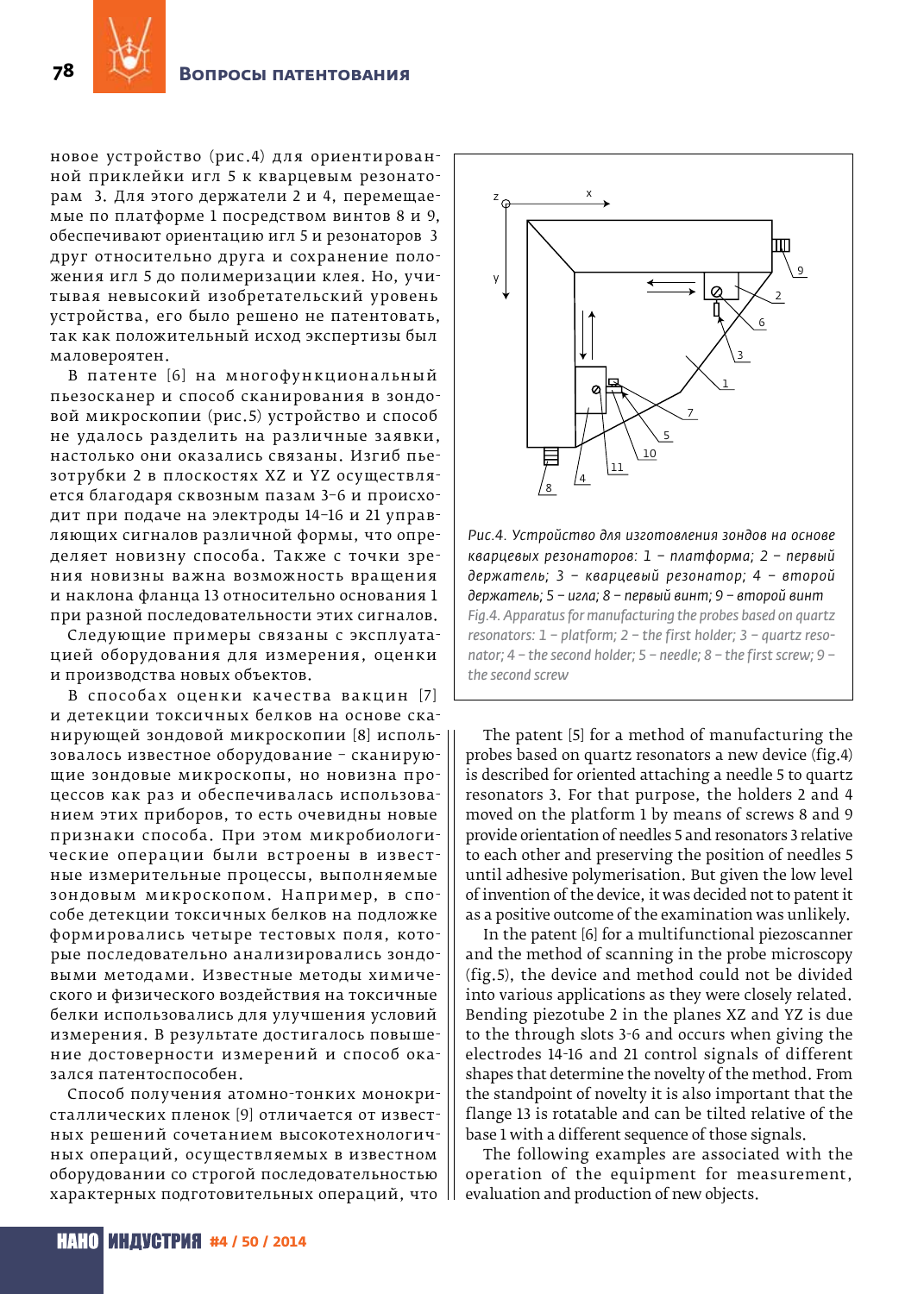

и обеспечило патентоспособность изобретения. При этом оборудование было описано, но его патентование не имело смысла, так как доработки были минимальными. Более подробно этот способ описан в [10].

Отдельная категория изобретений относится к способам получения новых материалов. При подготовке заявок на такие способы очень важно выявить, нет ли в тексте еще и описания нового материала, который можно было бы оформить как самостоятельное изобретение. Обычно в подобных заявках содержится большое количество цифровых значений, таблиц, примеров, и очень важно не допустить опечаток и согласовать все цифры. Примером может служить патент [11], причем он содержит далеко не самый большой объем цифровой информации, который автору приходилось согласовывать в своей практике. Не будем подробнее останавливаться на этом вопросе, так как он достаточно полно рассмотрен в [12,13].

Приведенные выше примеры показывают разнообразие ситуаций, возникающих при подготовке заявок на способы. В частности, очень часто приходится решать, в каком объеме и как отражать в описаниях способов устройства для их осуществления или новые материалы, получаемые при их реализации. Следует учесть, что, чем раньше будет определен объект патентования, тем проще будут остальные работы по подготовке заявки.

## **Литература**

- 1. Патент RU2220429. Способ формирования сенсорного элемента сканирующего зондового микроскопа. 27.12.2003.
- 2. Патент RU2249263. Многозондовый датчик консольного типа для сканирующего зондового микроскопа. 27.03.2005.
- 3. Патент RU2206882. Способ определения концентрации и качества распределения высокодисперсных наполнителей в полимерных композициях. 20.06.2003.
- 4. Патент RU2279151. Способ регистрации отклонения консоли зонда сканирующего микроскопа с оптическим объективом. 27.06.2006.
- 5. Патент RU2402782. Способ изготовления зондов на основе кварцевых резонаторов. 27.06.2008.
- 6. Патент RU2248628. Пьезосканер многофункциональный и способ сканирования в зондовой микроскопии. 20.03.2005.



Рис. 5. Пьезосканер многофункциональный: *1 – основание; 2 – пьезотрубка; 3, 4, 5, 6 – сквозные пазы; 13 – фланец; 14, 15, 16, 21 – электроды Fig.5. Multifunctional piezoscanner: 1 – base; 2 – piezotube; 3, 4, 5, 6 – slots; 13 – flange; 14, 15, 16, 21 – electrodes*

In the methods of evaluating the quality of vaccines [7] and detecting toxic proteins based on the scanning probe microscopy [8] the well-known equipment was used, the scanning probe microscopes but the novelty of the processes was just due to the use of these devices; so new features of the method were obvious. At the same time, microbiological operations were integrated into the known measuring processes run by a scanning probe microscopy. For example, in a method for detecting toxic proteins on a substrate four test fields were formed and successively analysed through scanning probe method. Known methods of chemical and physical effects on the toxic proteins were used to improve the measurement conditions. As a result, the reliability of measurements could be increased, and the method proved patentable.

The method for producing atomic-thin singlecrystal films [9] differs from the known solutions by a combination of high-tech operations carried out in the known equipment with a strict sequence of characteristic preparatory operations thus ensuring the patentability of the invention. The equipment was described but it did not make sense to patent it since improvements were minimal. The details of the method are described in [10].

A separate category of inventions relates to methods for producing new materials. In the preparation of applications for such methods it is quite important to